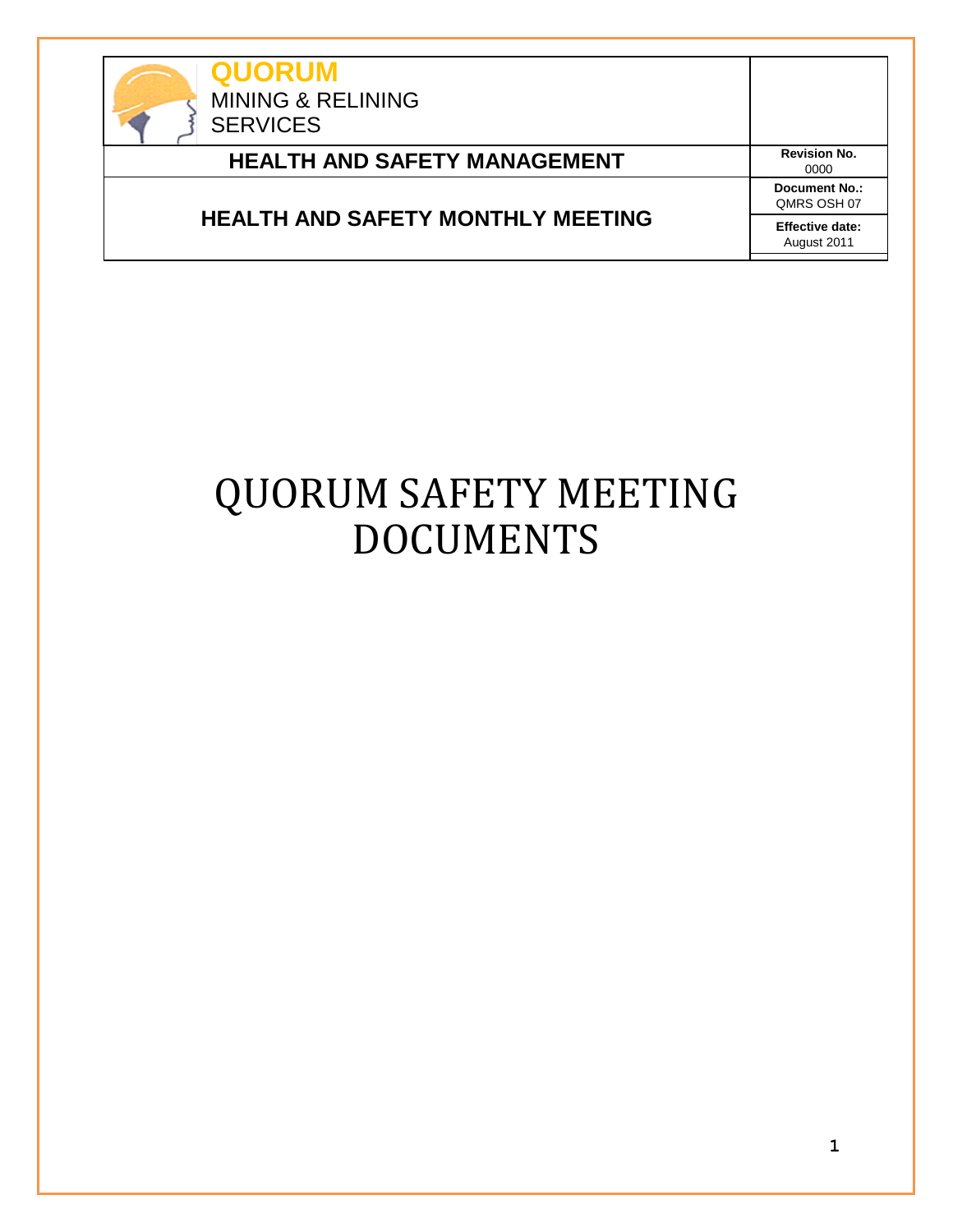| <b>QUORUM</b><br><b>MINING &amp; RELINING</b><br><b>SERVICES</b> |                                       |
|------------------------------------------------------------------|---------------------------------------|
| <b>HEALTH AND SAFETY MANAGEMENT</b>                              | <b>Revision No.</b><br>0000           |
|                                                                  | <b>Document No.:</b><br>OMRS OSH 07   |
| <b>HEALTH AND SAFETY MONTHLY MEETING</b>                         | <b>Effective date:</b><br>August 2011 |

|                         | <b>QUORUM</b><br><b>MINING &amp;</b><br>RELINING<br>SERVICES | QUORUM<br><b>Safety Meeting</b><br>Section: | Ref: QMRS OSH 07<br>Eff. Date: 29/08/2011<br>Rev Date: 29/08/2012<br><b>Rev Number: 0</b> |
|-------------------------|--------------------------------------------------------------|---------------------------------------------|-------------------------------------------------------------------------------------------|
| $\overline{1}$          | <b>Members Present:</b>                                      | Date:                                       |                                                                                           |
|                         |                                                              |                                             |                                                                                           |
|                         |                                                              |                                             |                                                                                           |
|                         |                                                              |                                             |                                                                                           |
|                         |                                                              |                                             |                                                                                           |
|                         |                                                              |                                             |                                                                                           |
|                         |                                                              |                                             |                                                                                           |
|                         |                                                              |                                             |                                                                                           |
|                         |                                                              |                                             |                                                                                           |
|                         |                                                              |                                             |                                                                                           |
| $\overline{2}$          | Safety Topic:                                                |                                             |                                                                                           |
|                         |                                                              |                                             |                                                                                           |
|                         |                                                              |                                             |                                                                                           |
|                         |                                                              |                                             |                                                                                           |
| $\overline{3}$          | Important Issues or Learning points:                         |                                             |                                                                                           |
|                         |                                                              |                                             |                                                                                           |
|                         |                                                              |                                             |                                                                                           |
|                         |                                                              |                                             |                                                                                           |
|                         |                                                              |                                             |                                                                                           |
|                         |                                                              |                                             |                                                                                           |
|                         |                                                              |                                             |                                                                                           |
| $\overline{\mathbf{4}}$ | Questions:                                                   |                                             |                                                                                           |
|                         |                                                              |                                             |                                                                                           |
|                         |                                                              |                                             |                                                                                           |
|                         |                                                              |                                             |                                                                                           |
|                         |                                                              |                                             |                                                                                           |
|                         |                                                              |                                             |                                                                                           |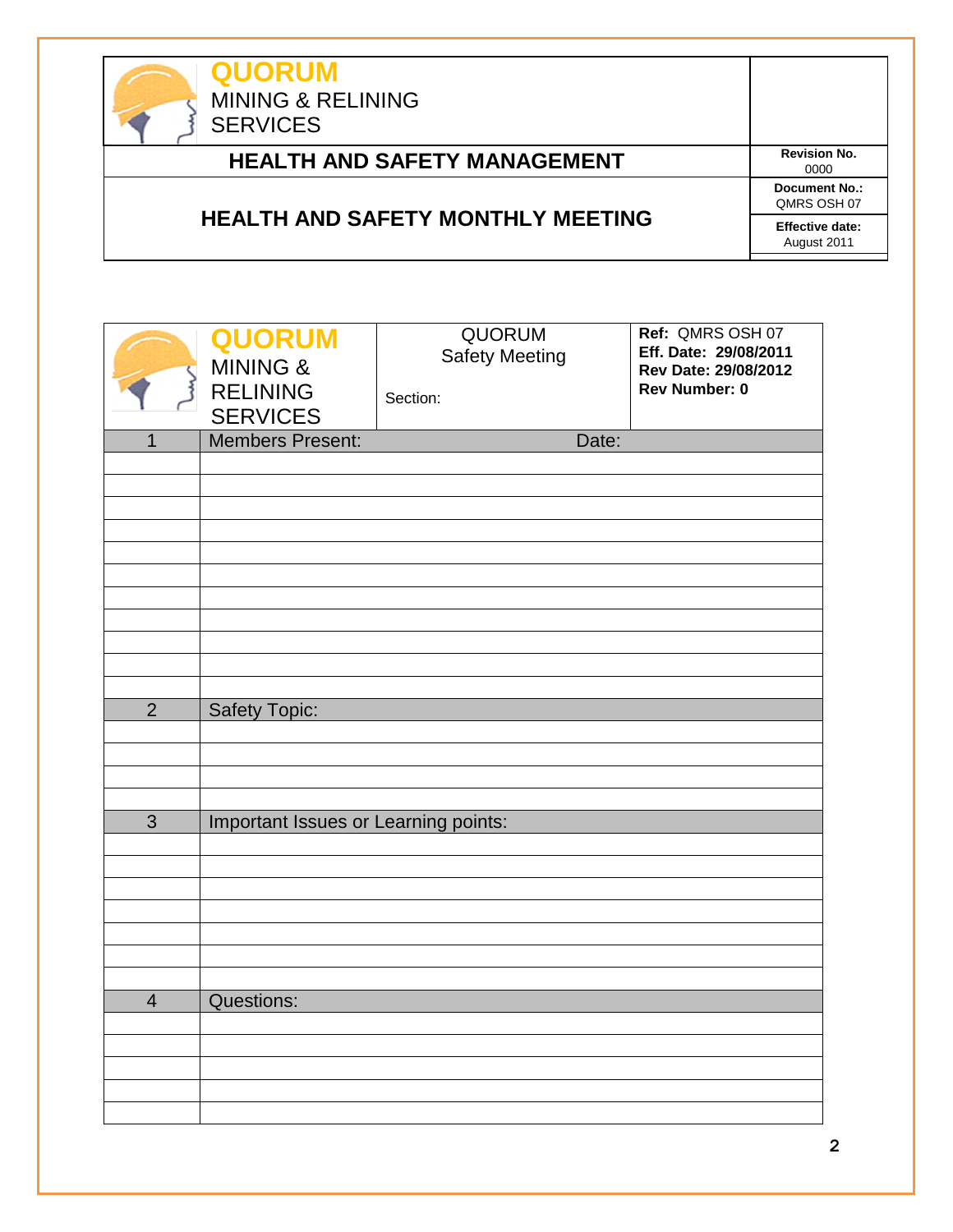

## **HEALTH AND SAFETY MANAGEMENT** Revision No.

#### **HEALTH AND SAFETY MONTHLY MEETING**

0000 **Document No.:** QMRS OSH 07 **Effective date:** August 2011

| 5                | Discussion and Feedback from previous meeting: |              |                       |                  |
|------------------|------------------------------------------------|--------------|-----------------------|------------------|
|                  |                                                |              |                       |                  |
|                  |                                                |              |                       |                  |
|                  |                                                |              |                       |                  |
| $6\phantom{1}$   | Accidents and incidents from previous month:   |              |                       |                  |
|                  |                                                |              |                       |                  |
|                  |                                                |              |                       |                  |
| $\overline{7}$   | Accidents and Incidents from current month:    |              |                       |                  |
|                  |                                                |              |                       |                  |
|                  |                                                |              |                       |                  |
| $\boldsymbol{8}$ | <b>Reporting Immediate Causes</b>              | Action taken | Responsible<br>Person | Completed<br>Y/N |
| 8.1              | <b>Sub-standard Conditions:</b>                |              |                       |                  |
|                  |                                                |              |                       |                  |
|                  |                                                |              |                       |                  |
|                  |                                                |              |                       |                  |
|                  |                                                |              |                       |                  |
| 8.2              | Sub-standard Acts:                             |              |                       |                  |
|                  |                                                |              |                       |                  |
|                  |                                                |              |                       |                  |
|                  |                                                |              |                       |                  |
|                  |                                                |              |                       |                  |
|                  |                                                |              |                       |                  |
| $9$              | <b>Reporting Basic Causes</b>                  |              |                       |                  |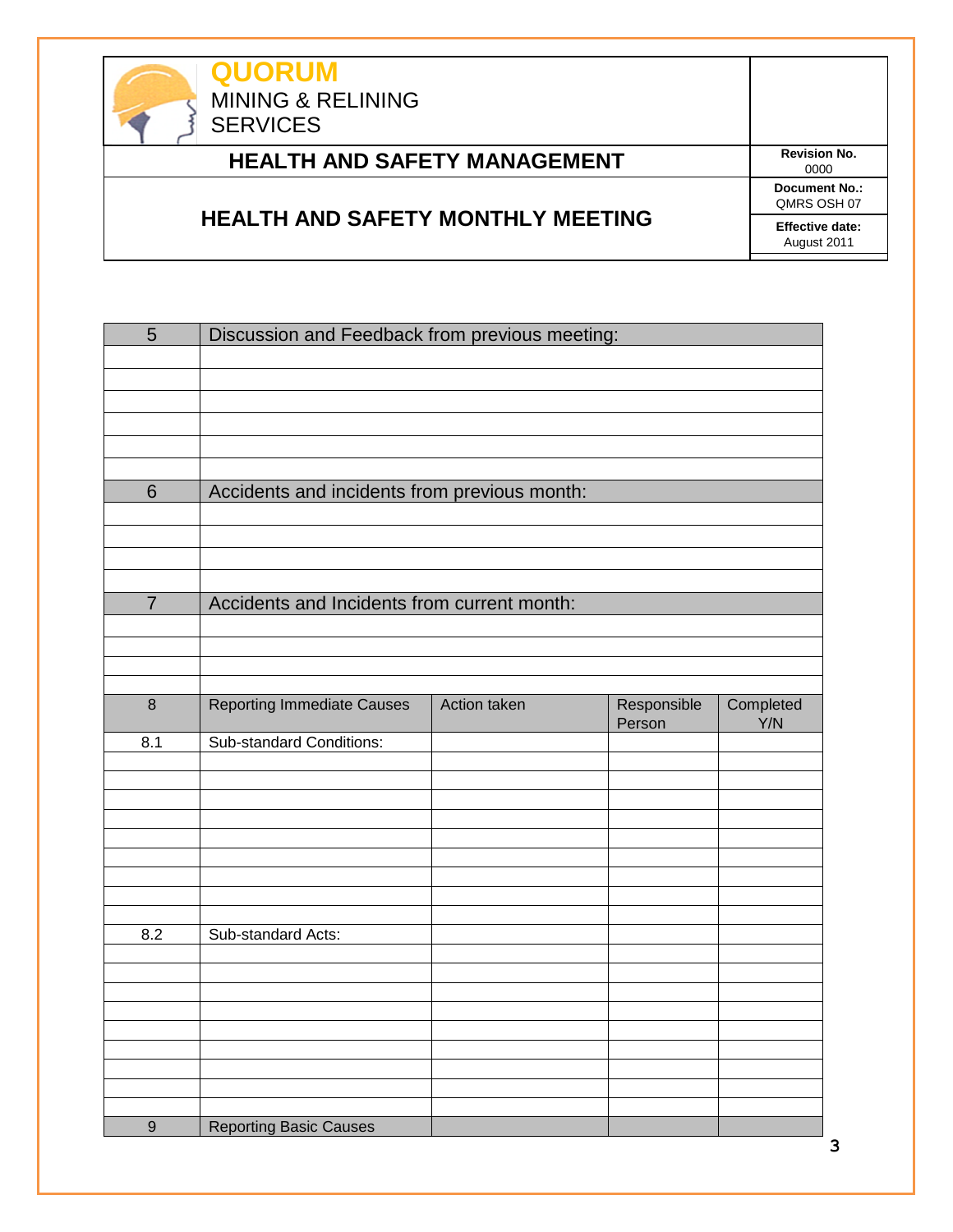

### **HEALTH AND SAFETY MANAGEMENT** Revision No.

#### **HEALTH AND SAFETY MONTHLY MEETING**

0000 **Document No.:** QMRS OSH 07 **Effective date:** August 2011

| 9.1             | Personal Factors:              |
|-----------------|--------------------------------|
|                 |                                |
|                 |                                |
|                 |                                |
|                 |                                |
| 9.2             | Job Factors                    |
|                 |                                |
|                 |                                |
|                 |                                |
|                 |                                |
|                 |                                |
|                 |                                |
| 10 <sub>1</sub> | <b>Communication Problems:</b> |
|                 |                                |
|                 |                                |
|                 |                                |
|                 |                                |
|                 |                                |
|                 |                                |
| 11              | Off The Job Safety:            |
|                 |                                |
|                 |                                |
|                 |                                |
|                 |                                |
|                 |                                |
|                 |                                |
|                 |                                |